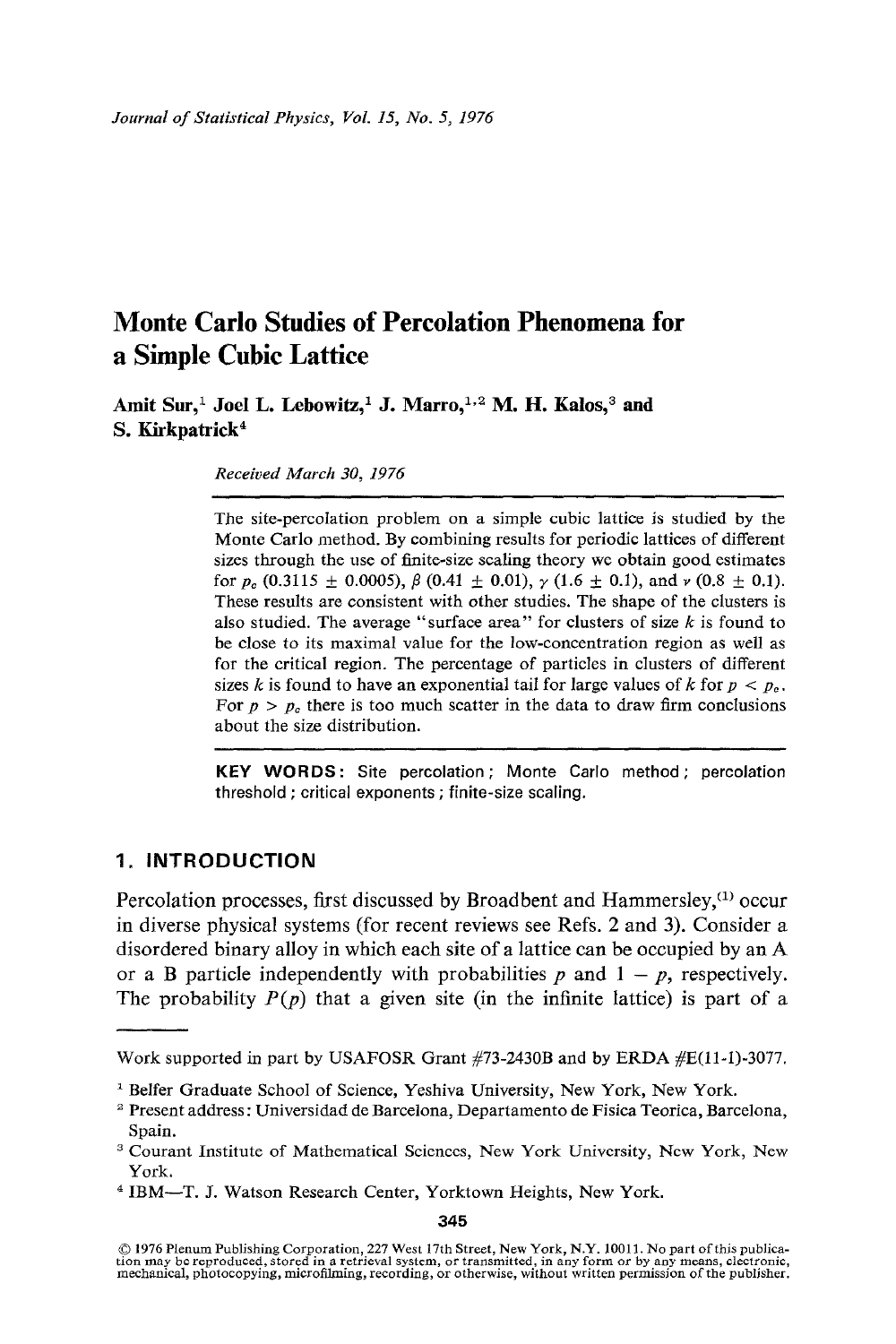connected cluster of A-type particles of infinite size is nonzero only if  $p$  is greater than a critical concentration  $p_c$ , the percolation threshold for the site-percolation process. A cluster of size k is defined as a group of  $k$  A-type particles connected by nearest neighbor bonds and not connected to other A particles. It is also possible to consider processes where the bonds are chosen at random to be in two different states, the so-called bond-percolation problem, but we shall not discuss that here.

The percolation phenomenon has been studied in detail for the Bethe lattice (infinite Cayley tree) by Fisher and Essam. $(4)$  More recently other authors<sup>(5)</sup> have extended this method to interacting systems. Fisher and Essam showed that the percolation threshold in this case is given by  $p_c = 1/\sigma$ , where  $\sigma$  is the branching ratio of the lattice. They also showed that as p approaches  $p_c$  from above,  $P(p)$  goes to zero linearly. The mean square cluster size  $S(p)$ was found to have a simple pole at  $p_c$ . Numerical estimates of  $p_c$  have also been obtained for a number of common lattices by series expansion<sup> $(6-9)$ </sup> and Monte Carlo calculations.  $(10-15)$ 

Recent interest in the percolation problem $(16-23)$  has been stimulated partly by Fortuin and Kasteleyn's observation that this problem can be related to the critical behavior of the one-component Ashkin-Teller-Potts model. In particular the behavior of  $P(p)$  and  $S(p)$  near  $p_c$ , written in the form  $P(p) \sim \tau^{\beta}$  and  $S(p) \sim |\tau|^{-\gamma}$ , where  $\tau = p/p_c - 1$ , makes  $\beta$  and  $\gamma$ correspond to the critical exponents usually associated with the spontaneous magnetization and susceptibility, respectively. Harris *et al. (17~* and Young and Stichombe $(19)$  carried out computations of critical exponents using the renormalization group technique, while Kirkpatrick<sup>(21)</sup> obtained Monte Carlo estimates for the exponents  $\beta$  and  $\gamma$  for hypercubical lattices of different dimensionalities (2-6). From the work of the latter author it is found that the Bethe lattice results are in good agreement with those of the hypercubical lattice of dimensionality six.

Our interest in this problem stems from our investigations, by means of computer simulations, of the time evolution of a model binary alloy  $(A-B)$ system which is quenched (cooled suddenly) from a high temperature to a low temperature.  $(24,25)$  At very high temperatures A and B atoms are randomly distributed over different lattice sites, while at low temperatures  $(T < T<sub>c</sub>)$  the equilibrium state of the system is (for suitable interactions and concentrations) one of segregation into two phases. The study of clusters in the high-temperature regime, e.g., in the random system corresponding to  $T = \infty$ , is therefore of importance for understanding the coarsening (segregation into phases) occurring by means of nucleation of droplets or other processes after the system is quenched and particles on nearest neighbor sites are permitted to exchange positions according to a certain transition probability.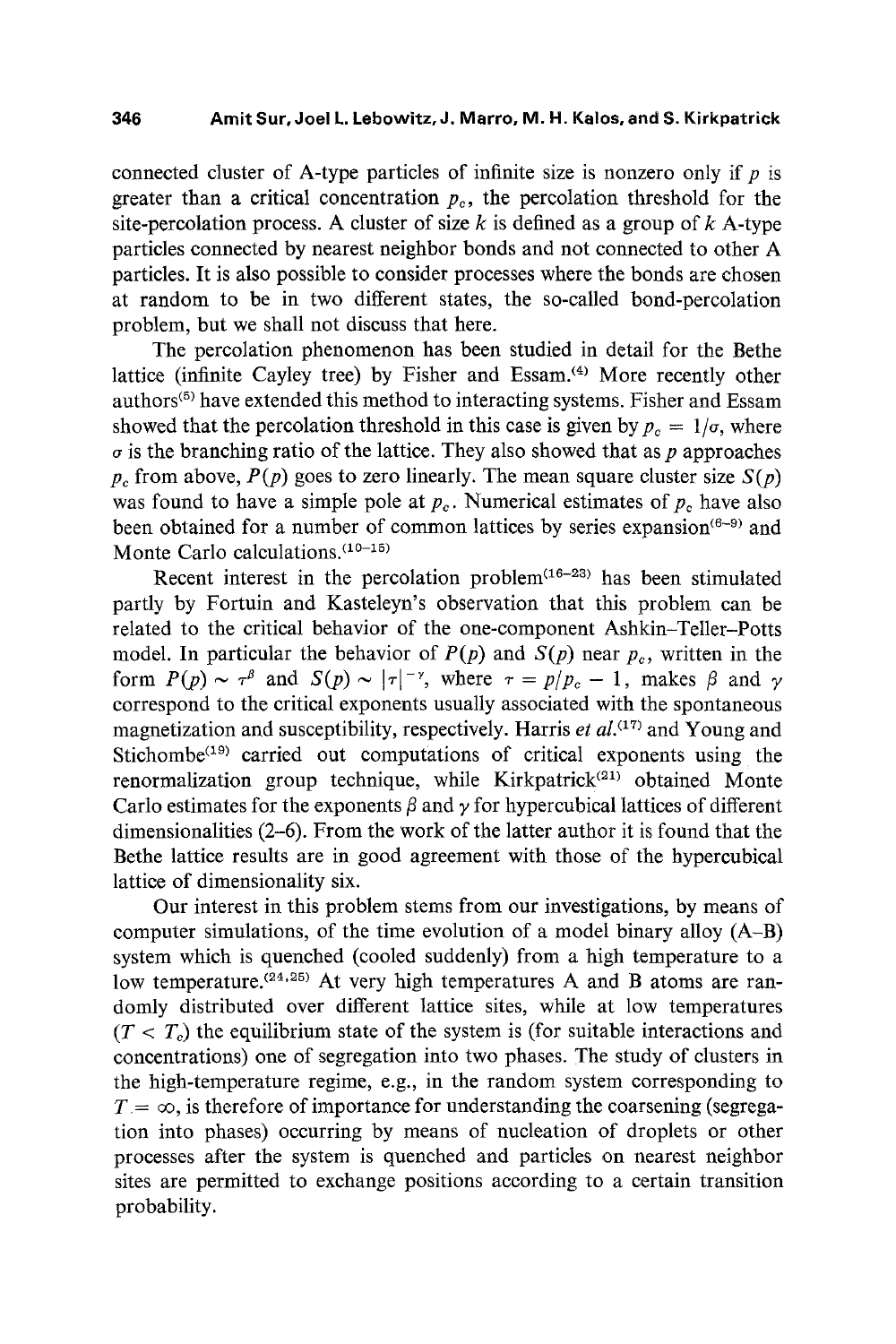We are particularly interested in the shape and distribution of clusters in the random system at various concentrations of A particles to see the extent to which these are modified after the quench. In particular we wish to understand the relationship (if any) between the (more compact) clusters at lower temperatures and physical "droplets." These questions are of course of interest also in Fisher's "droplet model" used for investigating critical exponents and other phase transition phenomena.  $(26-28)$  We have therefore analyzed the average "surface area" (number of broken bonds)  $\bar{s}_k$  of clusters of size  $k$  as well as the size distribution of the clusters. We find, as expected, that  $\bar{s}_k \sim Ak$  ( $A \simeq 3.7$ ) at all values of p studied, i.e., the clusters, even the large ones, are very loose or "ramified."<sup>(27)</sup> The size distribution appears to behave exponentially in k for  $p < p_c$ .

## **2. ESTIMATION OF PERCOLATION PARAMETERS**

Let  $\Lambda$  be a cubical lattice with periodic boundary conditions containing  $N = L<sup>3</sup>$  sites. The computer simulation consists in choosing, at random,  $N<sub>A</sub>$ sites in  $\Lambda$  and placing A-type particles (or just particles) there. We identify  $N_A/N$  with p, the probability that a site chosen at random is occupied in the "grand canonical" or independent site problem. (We do not expect this difference from the independent site problem to be of importance for our considerations.) Let us call  $\Lambda_A \subset \Lambda$  the set of sites chosen; the sites not occupied by the A particles  $\Lambda - \Lambda_A = \Lambda_B$  are occupied by the B particles (or are just vacant). The set  $\Lambda_A$  will consist of a union of clusters  $C_\alpha$ . Each cluster  $C_{\alpha}$  will be characterized by k, the number of sites in the cluster, and s, the surface area, which is defined as the number of A-B bonds incident on  $C_{ks}$ , i.e., we count *all* the bonds emanating from all  $r_i \in C_{ks}$  that are not A-A bonds. This definition of  $s$  is different and always greater than or equal to  $b$ , the number of B sites (empty sites), which form the perimeter of cluster.  $(27,28)$ Our definition corresponds, for nearest neighbor interactions, to the (suitably normalized) energy of the cluster  $C_{ks}$ . Let  $n_{ks}$  be the number of clusters having the same value of  $k$  and  $s$  present in the system. We have programmed the computer to list  $n_k$ , the total number of clusters of size  $k$  ( $n_k = \sum_{s} n_{ks}$ ), and  $s_k$ , the total surface area of all the clusters of size  $k$  ( $s_k = \sum_{s} n_{ks}$ s).

We note here that the probability that a given occupied site in  $\Lambda$  belongs to a cluster of size  $k$  with surface area  $s$  is given by

$$
P(k, s: p) = kn_{ks}/pN \tag{1}
$$

since there are altogether  $kn_{ks}$  lattice sites in such clusters. Similarly,

$$
P(k:p) = \sum_{s} P(k,s:p) = kn_k/pN \tag{2}
$$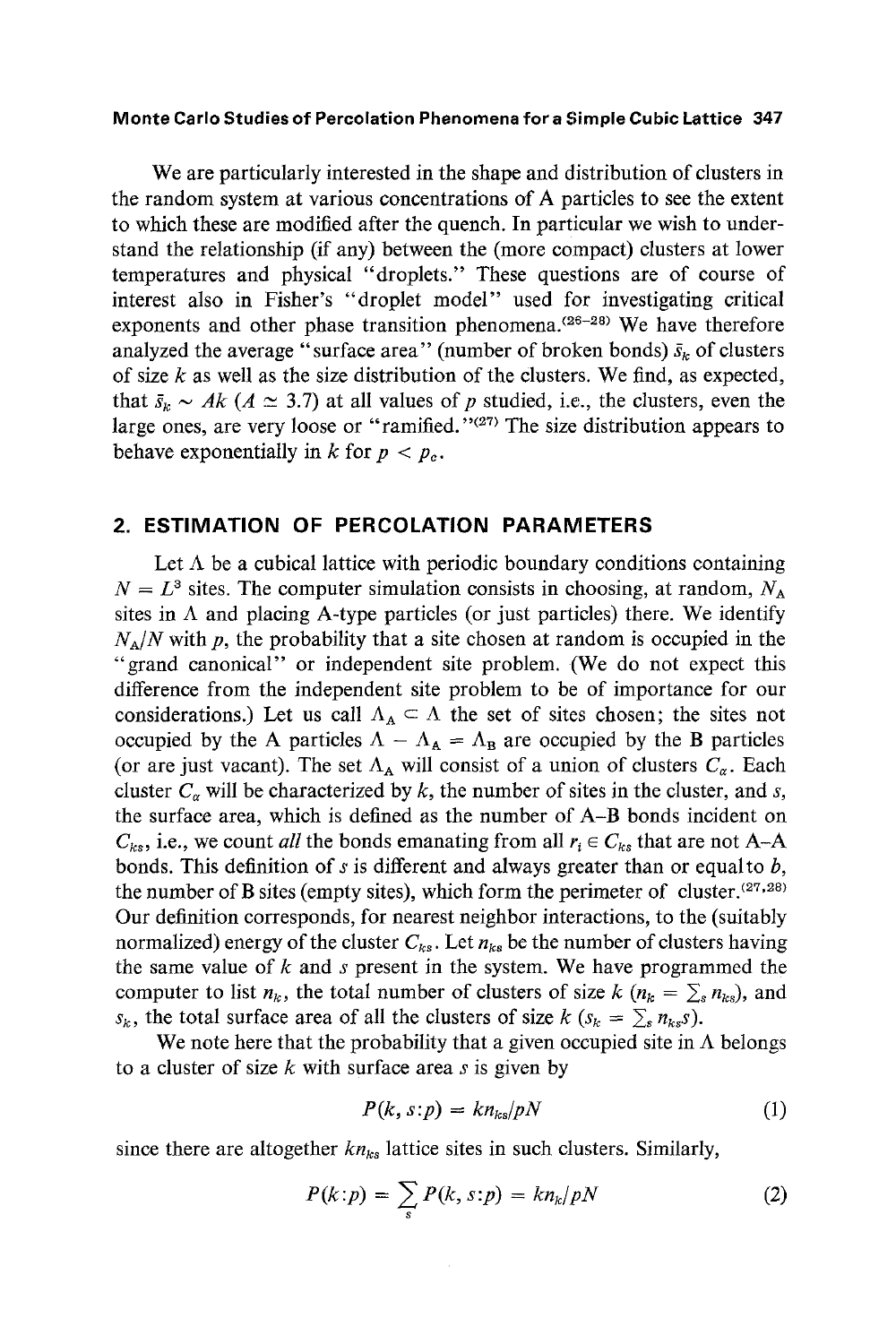We also have

$$
P(k, s: p) = p^{k-1} \sum_{b} M(k, s, b)(1 - p)^{b}
$$
 (3)

where  $M(k, P, b)$  is a geometrical factor equal to the number of clusters containing the given site of size  $k$ , surface area  $s$ , and border (neighboring sites occupied by B particles)  $b$ . Clearly, for all  $k$ 

$$
s/2d \leq b \leq s, \qquad K_1 k^{2/3} \leq s_k \leq K_2 k \tag{4}
$$

The factor  $M(k, s, b)$  is, for fixed arguments, independent of  $L$ , the size of the lattice, for sufficiently large  $L$ . There is thus no problem, in principle, in determining any quantities relating to clusters of fixed size from Monte Carlo computations on sufficiently large systems. The same is, however, not true for percolation properties. These are, in an intrinsic way, a property of the infinite system and their extraction from computations on finite systems requires some care. We shall define the "percolation probability"  $P_L(p)$  for a lattice of size  $L^3$  as the ratio of the number of particles present in the largest cluster to the total number of sites in the lattice.<sup>(21)</sup> We expect that  $P<sub>L</sub>(p)$  $\rightarrow_{L\rightarrow\infty} P(p)$  whenever (as is usually assumed) there is only one infinite cluster present. Our result for  $P(p)$  for  $L = 50$ , averaged over ten different random configurations, is shown in Fig. 1. The recent results of Kirkpatrick<sup>(21)</sup> for a much larger lattice  $(L = 144)$  are also shown in the figure. We note that because of the finite size of the system,  $P_L(p)$  is nonzero even if  $p < p_c$ . The question as to how a sharp transition grows out of a smoothed-out transition of a finite-sized system as the size of the system grows larger and larger (and eventually becomes infinite) has received a great deal of attention in ordinary critical phenomena. Adopting Fisher's "finite-size scaling theory"<sup>(29)</sup> to the problem of site percolation, we assume<sup>5</sup> that the behavior of  $P<sub>1</sub>(p)$  near the percolation threshold can be described in the form

$$
P_L(p) \sim L^{-\beta/\nu} X_1(\tau L^{1/\nu}) \tag{5}
$$

where  $\tau = (p - p_c)/p_c$ , *v* is the correlation length exponent  $[\xi(p) \sim \tau^{-\nu}]$ , and  $X_1$  is a scaling function.

We have plotted  $L^{\beta/\gamma}P_L(p)$  against  $\tau L^{1/\gamma}$  for various values of  $p_c$ ,  $\beta$ , and  $\nu$ , for  $L = 30, 40, 50, 80, 100,$  to look for a set of values of  $p_c$ ,  $\beta$ , and  $\nu$  for which the results for the different lattices fall on one and the same curve, which gives the form of the scaling function  $X_1$ . The range of  $p_c$  and the 9 critical exponents for which the finite-size scaling theory holds approximately (as discerned by the eye) are shown in Table I. As can be seen from Table I, our results are in good agreement with those of other authors. The plots were

<sup>&</sup>lt;sup>5</sup> The same assumption was made by Levinshtein *et al.*<sup>(15)</sup> Their method of obtaining  $p_c$ and the critical exponents, however, is different from ours.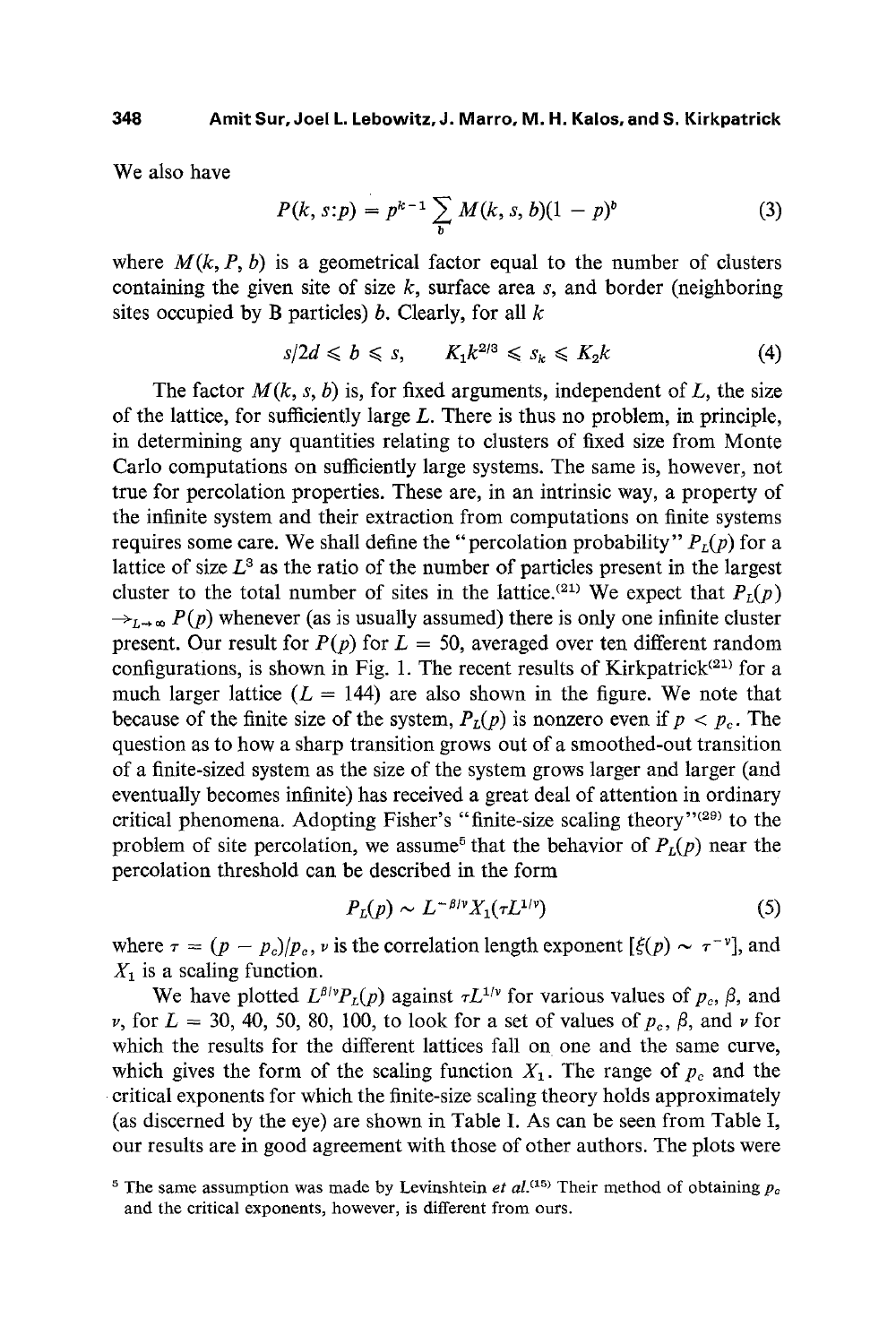

Fig. 1. Percolation probability  $P_L(p)$  for a simple cubic lattice of size  $L^3$  for  $L = 50 \times$ ). The corresponding results of Kirkpatrick<sup>(21)</sup> for  $L = 144$  are also shown ( $\bullet$ ).

|       |                     |                                 | Other authors            |
|-------|---------------------|---------------------------------|--------------------------|
|       | Present result      | Monte Carlo                     | <b>Series</b>            |
| $p_c$ | $0.3115 \pm 0.0005$ | $0.312 + 0.001^{(21)}$          | $0.307 \pm 0.01^{(6-9)}$ |
| β     | $0.41 + 0.01$       | $0.39 + 0.02^{(21)}$            |                          |
|       |                     | $0.35 \pm 0.05^{(15)}$          |                          |
| γ     | $1.6 \pm 0.1$       | $1.80 \pm 0.05^{(21)}$          |                          |
|       |                     | $1.69 \pm 0.03$ <sup>(15)</sup> |                          |
| ν     | $0.8 \pm 0.1$       | $0.9 \pm 0.05^{(15)}$           |                          |

Table I. Critical Exponents for Percolation<sup>a</sup>

**a Percolation threshold and critical exponents for site percolation on a simple cubic lattice as obtained by the Monte Carlo method. Results of previous studies are also shown.**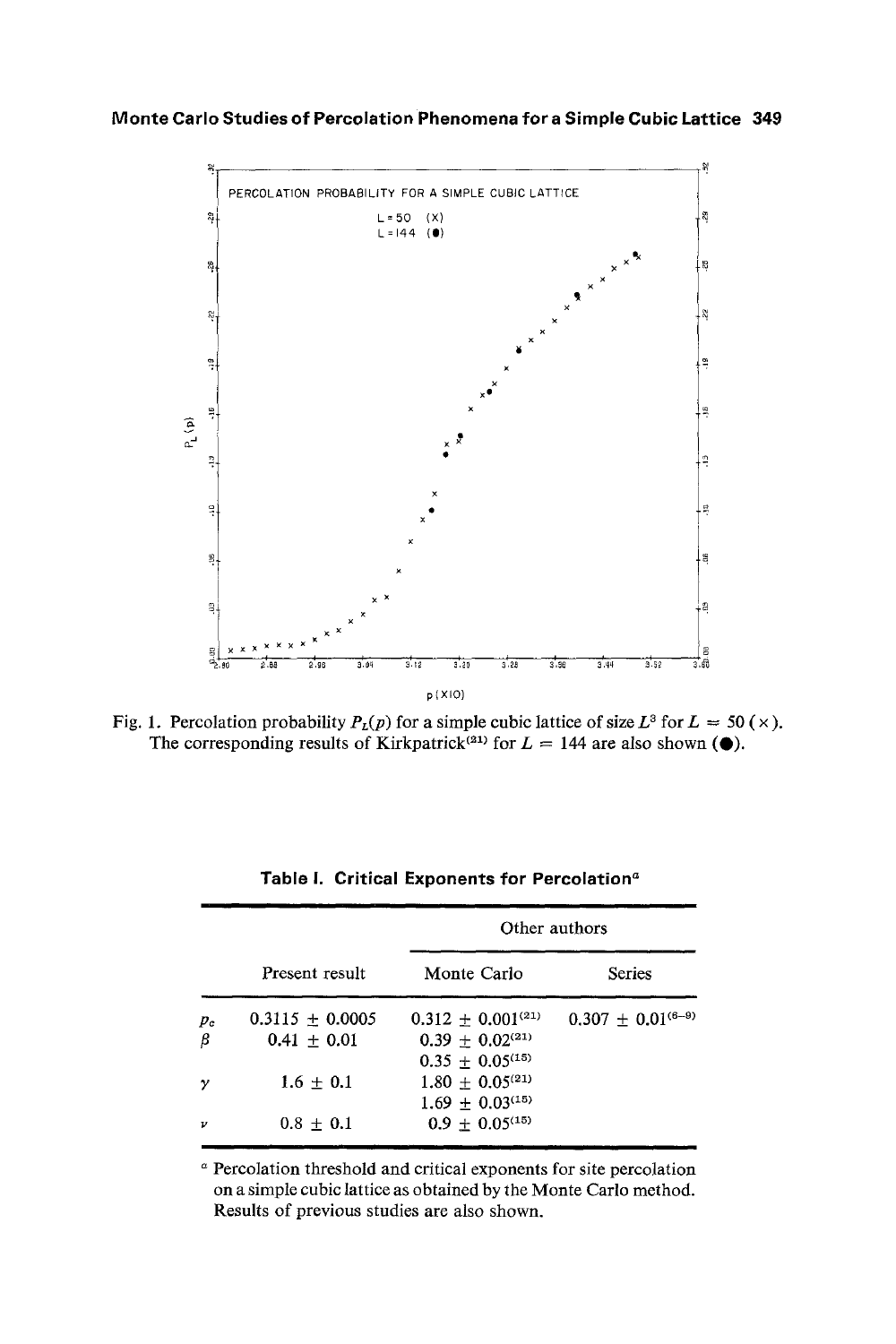

Fig. 2. Test for finite-size scaling for  $P_L(p)$ . The results for  $L = 40$  are taken from Dean and Bird.<sup>(12)</sup>

found to be very sensitive to  $p_c$ , which enables us to prescribe a rather narrow range for  $p_c$ . A typical plot is shown in Fig. 2.

The mean square cluster size  $S(p)$ ,

$$
S(p) = \langle \sum k^2 n_k \rangle / \langle \sum k n_k \rangle = \langle \sum k^2 n_k \rangle / pN \tag{6}
$$

is expected to diverge at  $p_c$  with an exponent  $\gamma$ . We have studied  $S(p)$  only for  $p < p_c$ . For  $p > p_c$  the statistics are poor because one has to take out the largest cluster from the sums in (2). We assume that  $S_L(p)$  has the form

$$
S_L(p) \sim L^{\gamma/\nu} X_2(\tau L^{1/\nu}) \tag{7}
$$

where  $X_2$  is another scaling function. Following exactly the same procedure as that for  $P_L(p)$ , we find that the finite-size scaling theory holds for a rather narrow range of  $\gamma$ , while  $p_c$  and  $\nu$  are consistent with those obtained from our study of the percolation probability. Our estimate for  $\gamma$  is shown in the third row in Table I. It should be noted that the Josephson scaling relation  $dv = 2\beta + \gamma$  holds approximately for our range of values of  $\beta$ ,  $\gamma$ , and v. The prediction of Harris *et al.*<sup>(17)</sup> for  $d = 3$  is, however, not consistent with our results, which is not so surprising, considering the rather large value of their expansion parameter,  $6 - d = 3$ , for this case.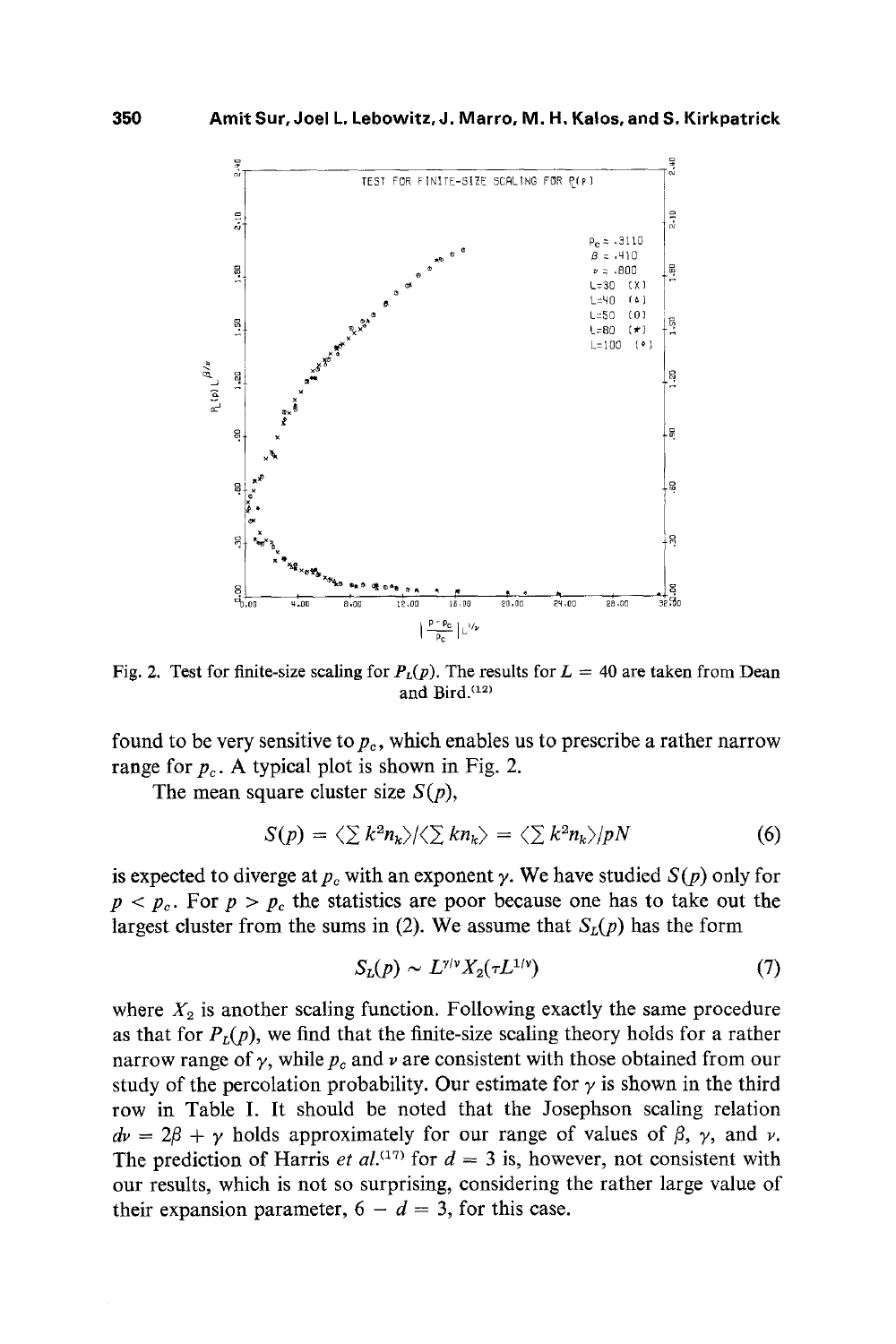## **3. SHAPE OF CLUSTERS**

The shape of the large clusters that arise in the percolation problem has been studied by several authors.  $(22, 23, 30, 31)$  The degree of compactness of typical clusters appearing in the system, especially at finite temperatures, is of both physical and mathematical interest.<sup>(26,32)</sup> A measure of this compactness may be obtained by considering the behavior of  $\bar{s}_k$ , equal to the average value of s over all clusters of size  $k$ .

In order to find the asymptotic behavior of  $\bar{s}_k$ , we grouped the clusters in bands of gradually increasing width. The average values of  $\bar{s}_i$ ,  $\bar{k}_i$ , and  $\bar{n}_i$ for the ith band are then defined (other definitions are also possible) as follows:

$$
\bar{k}_i = \frac{\langle \sum_{k \in I_i} k n_k \rangle}{\langle \sum_{k \in I_i} n_k \rangle}; \qquad \bar{s}_i = \frac{\langle \sum_{k \in I_i} s_k \rangle}{\langle \sum_{k \in I_i} n_k \rangle}; \qquad \bar{n}_i = \frac{\langle \sum_{k \in I_i} n_k \rangle}{k_{\max}^i - k_{\min}^i} \qquad (8)
$$

where the set  $I_i$  is given by  $I_i = \{k \mid k_{\min}^i \leq k \leq k_{\max}^i\}$ . We then plotted  $\bar{s}/\bar{k}$ against  $1/\bar{k}$  for different values of p, disregarding, however, the largest cluster for  $p \geq p_c$ . We find that for all values of p we have studied,  $p \leq 0.35$ ,  $\bar{s}/\bar{k}$  can be very well approximated by the linear relation  $\bar{s}_k/\bar{k} = A + B/\bar{k}$ . The value of  $A$  is very close to 4 (decreasing gradually from about 3.8 for low concentrations to about 3.7 for the critical region), which is the value of  $\bar{s}/\bar{k}$  for the Bethe lattice of coordination number six. This shows that our clusters are very "ramified" indeed.<sup>(27)</sup> (Our value of A is considerably larger than Domb's<sup>(33)</sup> values of  $\bar{b}_k/k$  for  $k \approx 15$ . This suggests that typical clusters have many bends in them.) A scatter plot of  $ln(s_k/k)$  vs. In k (excluding the largest cluster) obtained from ten independent runs is shown in Fig. 3 for  $p = 0.322$  $(>p_c)$ . The horizontal line corresponds to ln A for this case. This shows the consistency of our averaging procedure.

The size distribution of the clusters is also of interest. In order to have a reasonable statistic, we have studied the fraction of A-type particles that are in clusters of size  $k$ ,

$$
p_k = \bar{k}\bar{n}_k/N_A \tag{9}
$$

where  $\bar{k}$  and  $\bar{n}_k$  are defined in Eq. (8). This is essentially  $P(k:p)$  defined in Eq. (2). For small values of k, say  $k \le 10$ ,  $p(k:p)$  can be obtained<sup>(34)</sup> from Eqs. (2) and (3). For monomers and dimers,  $n_{ks}$  is the same for both the simple cubic lattice and the Bethe lattice of coordination number six. We have checked that our result for the 50  $\times$  50  $\times$  50 lattice, averaged over ten runs, is in very good agreement with the expected values. We find that  $-\log(p_k)/k \to \alpha$  for large value of k, where  $\alpha$  decreases with p as the concentration is increased to about  $25\%$ , although for higher concentrations there are considerable fluctuations (scatter) of our data. For concentrations above  $p_c$ , this scatter is rather large and it is difficult to draw any firm conclusions for the behavior of  $p_k$  for large values of k.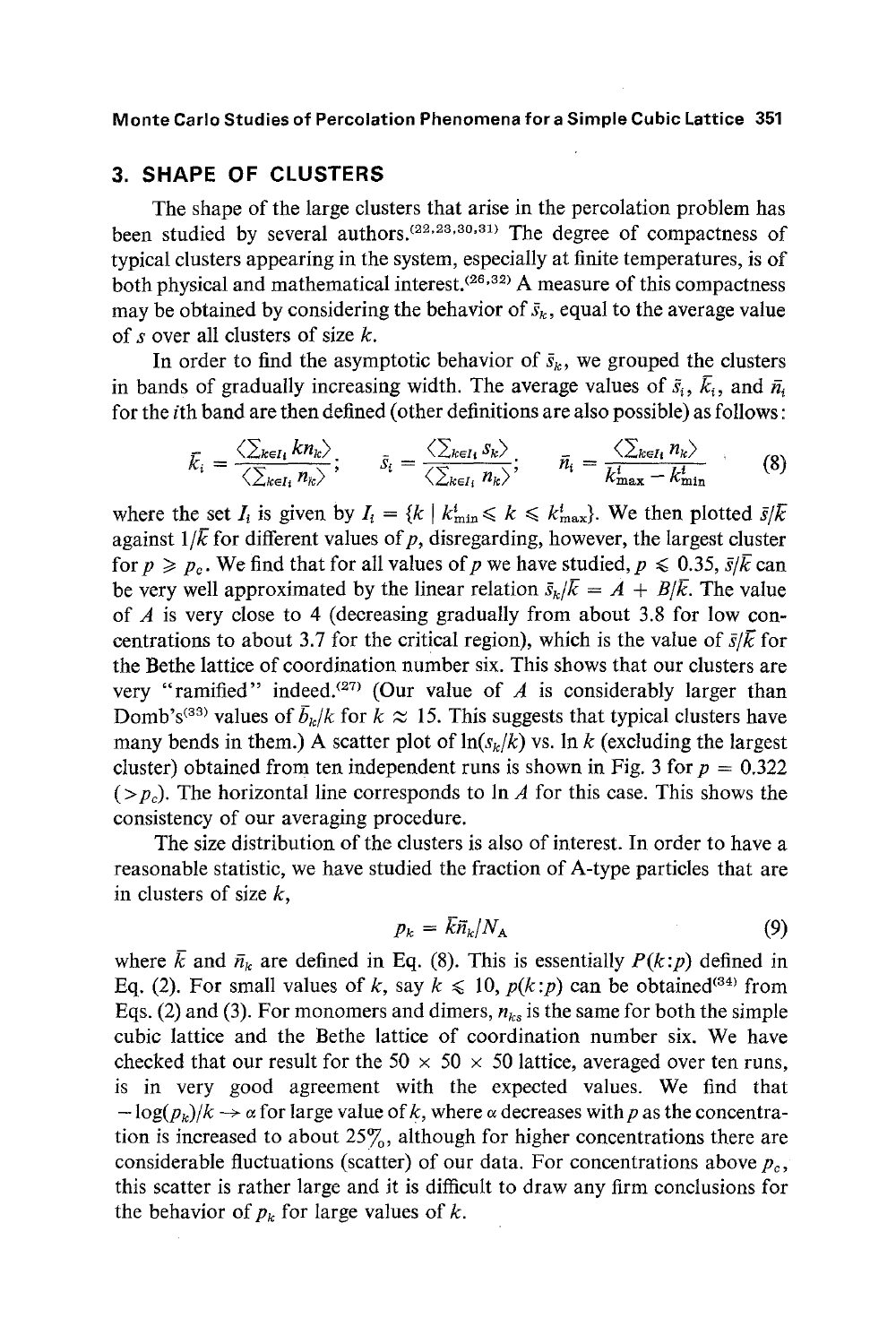

Fig. 3. Scatter plot of  $ln(s_k/k)$  vs.  $ln k$  above the percolation threshold ( $p = 0.322$ ).

## **ACKNOWLEDGMENTS**

We are indebted to M. Fisher for suggesting the use of finite-size scaling theory and to A. Aharoni and K. Binder for valuable discussions. Particular thanks are due to D. Stauffer, whose comments on an earlier version were both witty and very helpful.

### **REFERENCES**

- 1. S. R. Broadbent and J. M. Hammersley, *Proc. Camb. Phil. Soc.* 53:629 (1957).
- 2. J. W. Essam, in *Phase Transitions and Critical Phenomena*, C. Domb and M. S. Green, eds., Academic, New York (1972), Vol. 2, p. 197.
- 3. V. K. S. Shante and S. Kirkpatrick, *Adv. Phys.* 20:325 (1971).
- 4. M. E. Fisher and J. W. Essarn, *J. Math. Phys.* 2:609 (1961).
- 5. A. Coniglio, *J. Phys. A* 8:1773 (1975); T. Odagari, *Prog. Theor. Phys.* 54:1067 (1975).
- 6. C. Domb and M. F. Sykes, *Phys. Rev.* 122:77 (1961).
- 7. M. F. Sykes and J. W. Essarn, *Phys. Rev.* 133:A310 (1964).
- 8. C. Domb and N. W. Dalton, *Proc. Phys. Soc.* 89:859 (1966).
- 9. A. G. Dunn, J. W. Essarn, and D. S. Ritchie, *J. Phys.* C 8:4219 (1975).
- 10. H. L. Frisch, E. Sonenblick, V. A. Vyssotosky, and J. M. Hammersley, *Phys. Rev.* 124:1021 (1961).
- 11. P. Dean, *Proc. Camb. Phil. Soc.* 59:397 (1963).
- 12. P. Dean and N. F. Bird, *Proc. Camb. Phil. Soc.* 63:477 (1967).